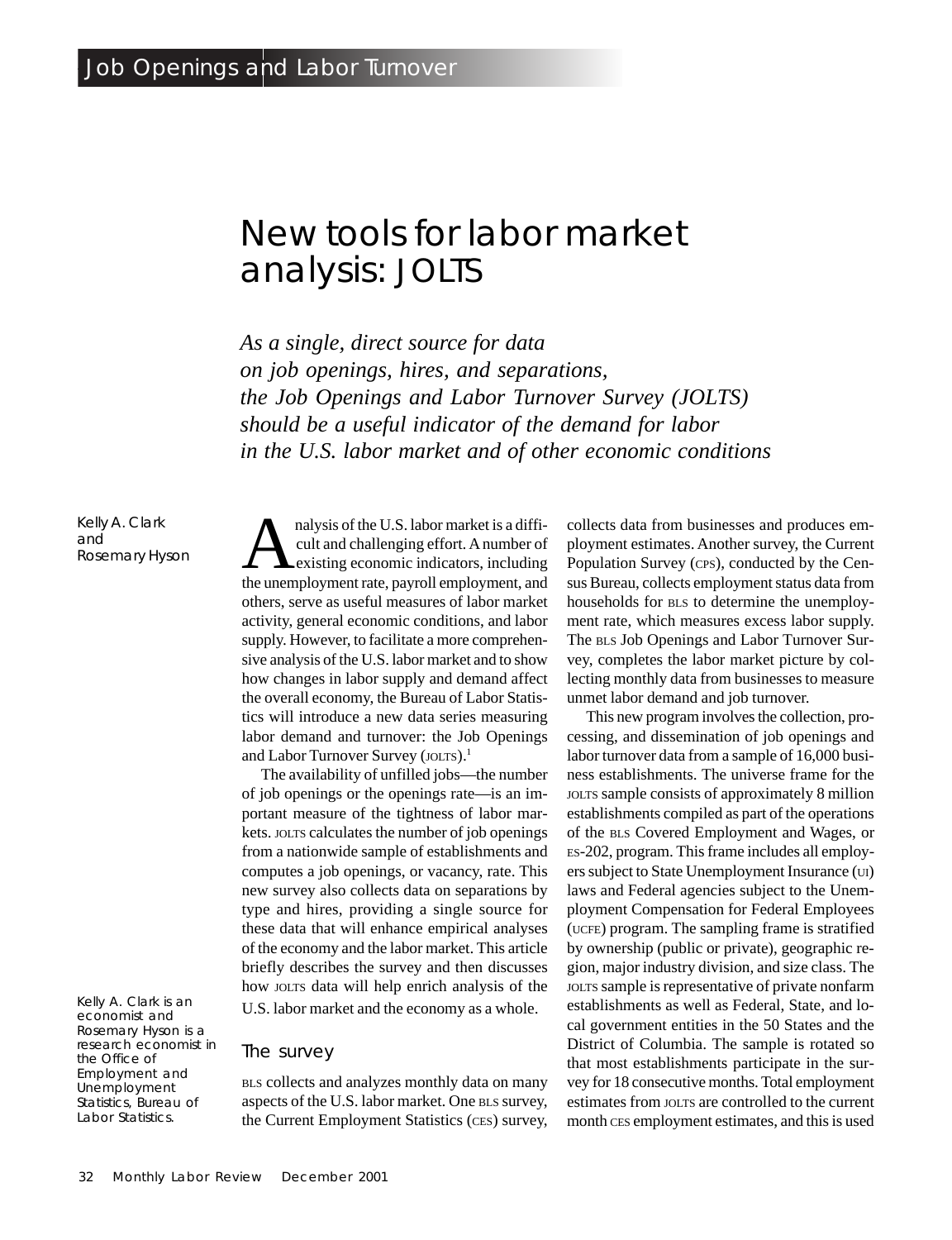to adjust the levels for all other JOLTS data elements.

The data elements collected monthly from each establishment include employment for the pay period that includes the  $12<sup>th</sup>$  of the month; the number of job openings on the last business day of the month; and hires, quits, layoffs and discharges, and other separations for the entire month. To encourage consistent and accurate reporting, respondents are given detailed definitions for each data element. For example, the definition of a job opening requires that a specific position exists, the job could start within 30 days, and that the employer is actively recruiting from outside the establishment to fill the position. Hires are all additions to the payroll during the month, and a layoff should be counted if it lasts or is expected to last more than 7 days.

BLS anticipates releasing monthly estimates of job openings, hires, and separation rates and levels beginning in early 2002. The JOLTS data series will be considered a developmental series for the first 2 years of publication. Estimates will be released for the Nation as a whole and for four geographic regions. The national estimates for the private sector will be divided into nine industry divisions based on the Standard Industrial Classification (SIC) system. Additional estimates will be published for the Federal Government and for State and local governments combined. JOLTS estimates will be converted to the North American Industry Classification System (NAICS) in 2003.2

## **Anticipated uses of the data**

The JOLTS data series on job openings, hires, and separations will assist policymakers and researchers in addressing some fundamental issues concerning labor demand and movements in the labor market. The JOLTS data will provide a basis for improved understanding of the factors driving fluctuations in unemployment and the overall economy, determining appropriate approaches for reducing unemployment, and studying how workers flow in and out of establishments, are matched with jobs, and are distributed across sectors.

Of particular interest to researchers will be the study of the relationship of vacancies and unemployment. The JOLTS job openings rate is expected to have a negative relationship to the unemployment rate. For example, as the economy expands, the unemployment rate generally falls, reflecting a decreased pool of excess workers. Simultaneously, the job openings rate is expected to increase as businesses seek workers to fill new and existing jobs. Alternatively, in a weak economy, the unemployment rate typically increases as businesses shed workers in response to weak demand, and the job openings rate is expected to fall as employers cut back their hiring plans.

The empirical relationship linking vacancies with unemployment and the overall economy is called the Beveridge curve. A stylized version of the Beveridge curve is shown in exhibit 1. First described by William Beveridge in the 1940s,

the curve reflects the negative relationship between vacancies and unemployment.3 Changes in the business cycle generate movement along the curve, while reallocation of labor and capital between sectors moves the curve further away from or closer to the origin. These forces are not independent of one another, and changes in labor force composition and job search behavior also affect where the Beveridge curve is relative to the origin. Economic researchers can use the JOLTS data to test and refine models that show how such factors affect labor market dynamics and the distribution of workers across sectors.

Another topic of importance to economists is the relationship between changes in wages and changes in employment. Primarily, economists have only been able to examine this in the context of the Phillips curve, a relationship linking deviations from the natural rate of unemployment—or excess labor supply—to wage changes. The JOLTS series on job openings will finally provide a consistent series on excess labor demand that will extend economists' ability to study the relationship between wage and employment changes.

To study the Beveridge curve and its implications, researchers have had to use a variety of proxies for the vacancy rate. Much work in this area has been done using a vacancy series constructed from employment, as measured by BLS, and the Conference Board's Help-Wanted Advertising Index. This proxy has served as an imperfect measure, because the index does not cover the entire country, job openings are not directly counted, there are no precise definitions or adjustments for what constitutes actual job openings, and there are other factors independent of labor demand that can increase the volume of want ads. JOLTS will provide a directly measured vacancy series that can be used for this type of analysis.

The Bureau of Labor Statistics has conducted various surveys to measure job openings in the past, but these were either short lived or were limited to the manufacturing industry. JOLTS was developed to consistently record monthly job openings for all nonagricultural industries, including both public and private businesses, and is representative of the national economy.

Researchers have used the available proxies to study movements in the unemployment-vacancy relationship over the past few decades because a consistent set of vacancy data has not been available. Generally, this work has documented upward movement along the Beveridge curve during the 1960s, and a combination of movement along the curve and outward shifts in the relationship for various periods during the 1970s and 1980s.<sup>4</sup> Recent work by Hoyt Bleakley and Jeffrey C. Fuhrer documents an inward shift of the curve in the early 1990s.<sup>5</sup>

*Uses of JOLTS data in economic analysis.* The analysis of the co-movement of the unemployment and vacancy rates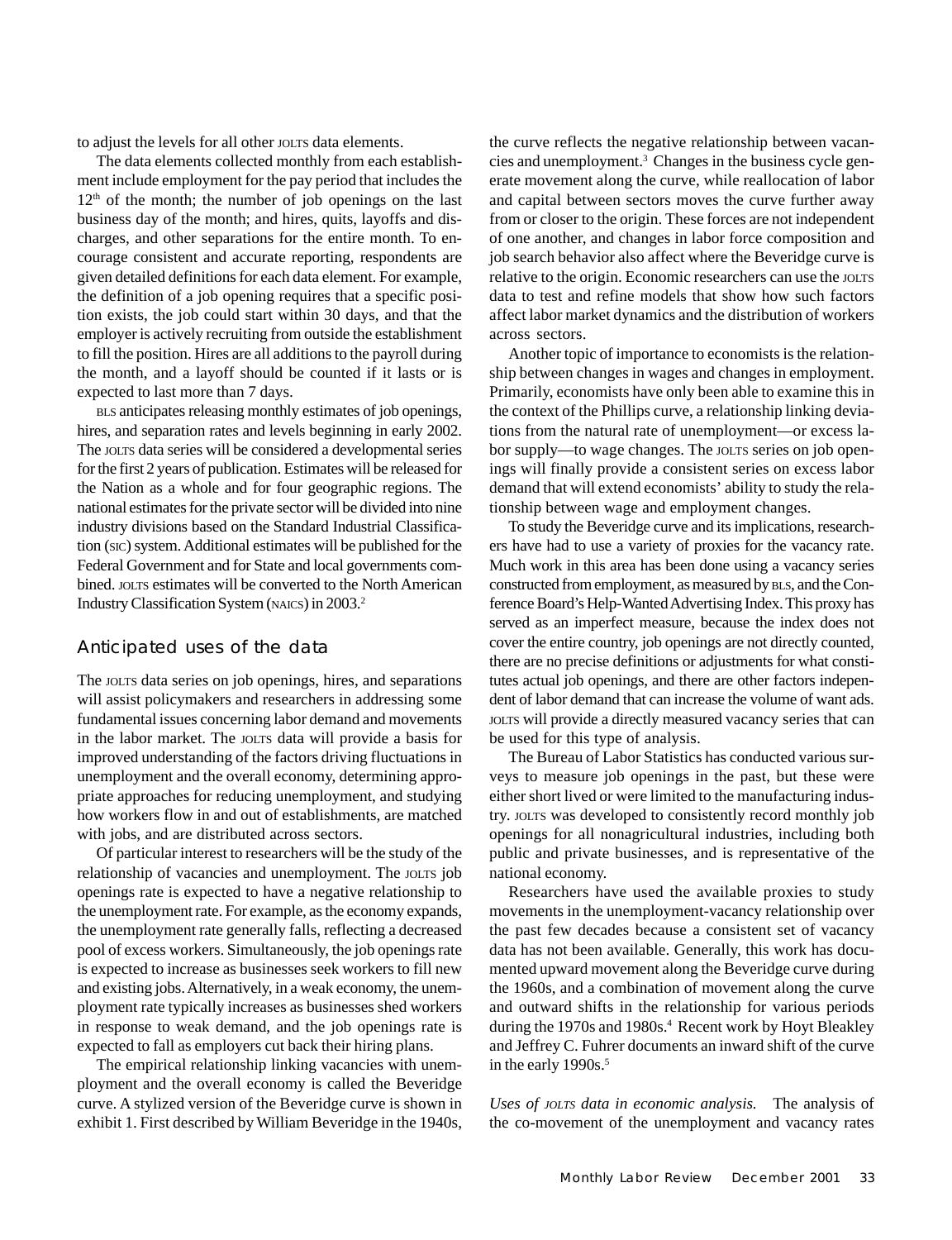can provide more information about business cycles and the type of unemployment that is prevalent in the economy. When the structure of the economy is fixed, the position on the Beveridge curve reflects whether an economy is expanding or contracting, as shown in exhibit 1. In times of economic expansion, the unemployment-vacancy combination will be high on the curve (low unemployment rate, high vacancy rate), and in contractions it will be low (high unemployment rate, low vacancy rate). The changes in unemployment generated by this movement will mostly reflect cyclical fluctuations in labor demand. The Beveridge curve will shift with changes in the probability that jobseekers and job openings will be matched, as shown in exhibit 2. The curve will shift away from the origin if various factors make it harder for unemployed workers to fill vacancies and shift back when matching efficiency improves. These shifts reflect changes in structural unemployment or frictional unemployment, or both, that result from changes in the composition of the labor force, from reallocation of jobs across sectors or geographic areas, or from other changes in the way workers match with jobs. In considering the curve's shape and movement of the unemployment and vacancy rates over time, economists can determine the differences between unemployment driven by deficient demand and unemployment generated by reduced matching.

For example, suppose the unemployment rate begins to rise substantially. If no corresponding decrease in the vacancy rate is observed, this points to an outward shift in the Beveridge curve and a reduction in matching efficiency. The matching inefficiency could reflect structural unemployment if the individuals who are without a job do not have the right skills to fill the vacancies. To reduce unemployment, training could be provided to workers who lack needed skills. If aggregate shocks are driving the increase in unemployment—that is, there is movement along the Beveridge curve—efforts to train workers will produce little improvement. Rather, macroeconomic efforts to spur job creation may be more effective.

The models that distinguish between the amount of a change in the unemployment rate attributable to cyclical fluctuations and the amount generated by factors that reduce matching efficiency are well described by a number of authors. Katharine G. Abraham and Lawrence F. Katz and Olivier Blanchard and Peter Diamond demonstrate how data on vacancies can differentiate between deficient demand and unemployment generated by reduced matching.<sup>6</sup> An article by Barbara Petrongolo and Christopher A. Pissarides discusses issues regarding the matching function—a relationship that describes how workers match with jobs and which relates changes in hires to changes in vacancies and unemployment.7 A later section of this article outlines some of the basic ideas behind these models.

JOLTS *elements as indicators of the business cycle.* As described earlier, the job openings rate, in conjunction with the



unemployment rate, provides information about the state of the economy. In addition, hires, quits, and layoffs and discharges data can be useful in analyzing business cycles. Direct measures of all these data series have not been available in the past. Many hypotheses about how these data elements trend against one another and how they relate to the movements of the business cycle over time can be tested once the JOLTS data are available. Economists will be able to examine how the data elements move with business cycles directly. In addition, economists can use the JOLTS series to enhance analyses of how gross employment flows and job creation and job destruction relate to the business cycle.

Movement in the job openings (or vacancy) rate leads economic activity at business cycle peaks and lags at troughs, so that the number of vacancies tends to decrease before the economy begins a downturn and increases after the economy begins a recovery. Because cutting job openings is less costly, employers tend to reduce the number of job postings for new hires or replacement workers before decreasing the firm's current employment level when sensing an economic downturn. When conditions begin to improve, firms will tend to increase hours of work and recall workers from layoff before searching for new employees.

Hires, as well as establishment growth rates, tend to be procyclical, moving in the same direction as general economic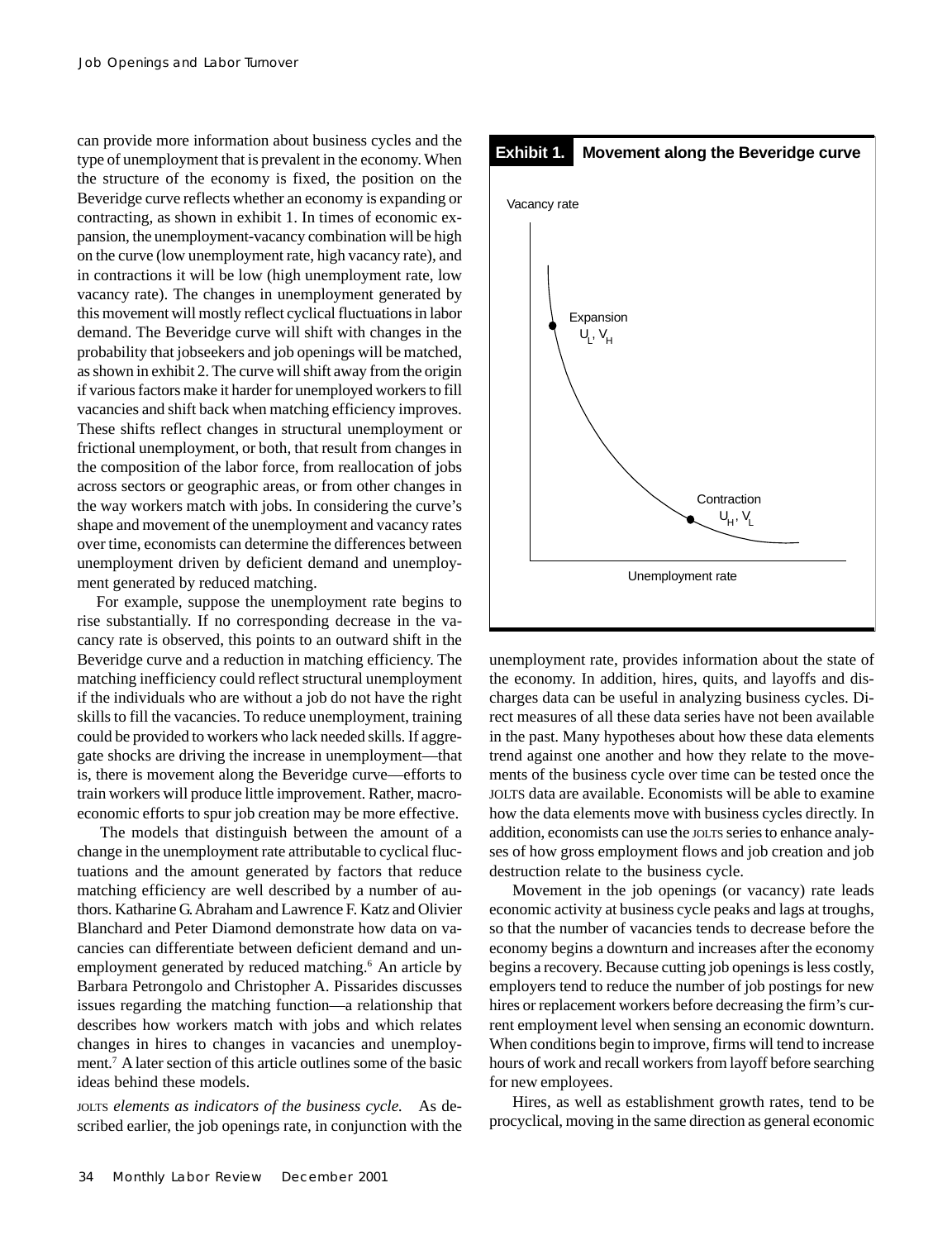activity. Under good economic conditions, firms replace workers who separate, whereas during downturns, employers may delay hiring until the economic situation improves.

Intuitively, economists expect quits to be procyclical if workers feel safe leaving their jobs when economic conditions are favorable. It also is thought that layoffs and discharges are countercyclical, moving in the opposite direction as economic activity, because employers tend to shed workers when business conditions are unfavorable. Patricia M. Anderson and Bruce Meyer found total separations, which includes quits and layoffs and discharges, to be procyclical.8 If quits are procyclical, they will decrease during downturns and recessions. Therefore, if total separations are also procyclical, in order for both quits and separations to fall during a downturn, the decrease in quits must more than offset the increase in layoffs and discharges during those periods. However, this aspect may vary by industry, because sensitivities to business cycles can vary. Hoyt Bleakley, Ann E. Ferris, and Jeffrey C. Fuhrer provide evidence that flows between employment and unemployment in manufacturing vary much more with the business cycle than in the nonmanufacturing sector.<sup>9</sup>

Economists have examined how business cycles affect workers moving between jobs, becoming unemployed, and dropping out of the labor force. JOLTS does not measure such flows, but its turnover data should enhance estimates of these flows using other data sources. For example, if quits and hires are procyclical, then employer-to-employer flows should be procyclical. Recent work by Bruce C. Fallick and Charles A. Fleischman, however, found no evidence that such employerto-employer flows are procyclical using State-level variation in economic conditions during 1994–2000.10 The evidence on the procyclicality of hires and quits tends to come from data collected during the 1970s and 1980s; the new JOLTS series will be able to help economists understand whether these relationships still hold or if other components need to be incorporated into models of how job turnover and labor market flows relate to the business cycle.

Many of the conclusions that economists have reached about the relationship between the business cycle and job openings, hires, and separations have been based on data series that are not direct measures of these data elements. The JOLTS program's data series will provide a better source for economists to examine these relationships over time.

*Uses of JOLTS in economic research.* In a simple model in which an economy has fixed structural characteristics, fluctuations in aggregate demand generate movements along the Beveridge curve as the economy expands and contracts. During contractions, there are few vacancies and high unemployment rates; as the economy expands and demand for labor increases, unemployed workers will find jobs and growing firms will be creating new jobs, generating a higher vacancy

rate and lower unemployment rate.

The reallocation of economic activity across industries and geographic areas also generates distinct movements in unemployment and vacancies that will be reflected in shifts of the Beveridge curve. Expanding sectors have greater employment growth and shrinking sectors experience reductions in employment. If workers who lose their jobs in the shrinking sectors are perfectly mobile and have the skills to work in the expanding sectors, then reallocation across sectors would not affect the position of the Beveridge curve. Such seamless transitions are rarely the case; impediments such as the lack of skills or geographic immobility affect jobseekers' ability to match with job openings. As a result, concurrent increases in both vacancies and unemployment can be observed and shift the Beveridge curve further away from the origin.

Demographic changes in the labor force also will affect the degree to which workers match with jobs. Workers have much higher turnover early in their career, so a change in the age distribution of workers towards younger workers can generate shorter job durations. Shorter job durations are usually associated with greater turnover and more openings at any one time. Concurrent increases in both unemployment and vacancies could result, shifting the Beveridge curve further away from the origin. Researchers have found some evidence that the Beveridge curve shifted out when the baby-boom

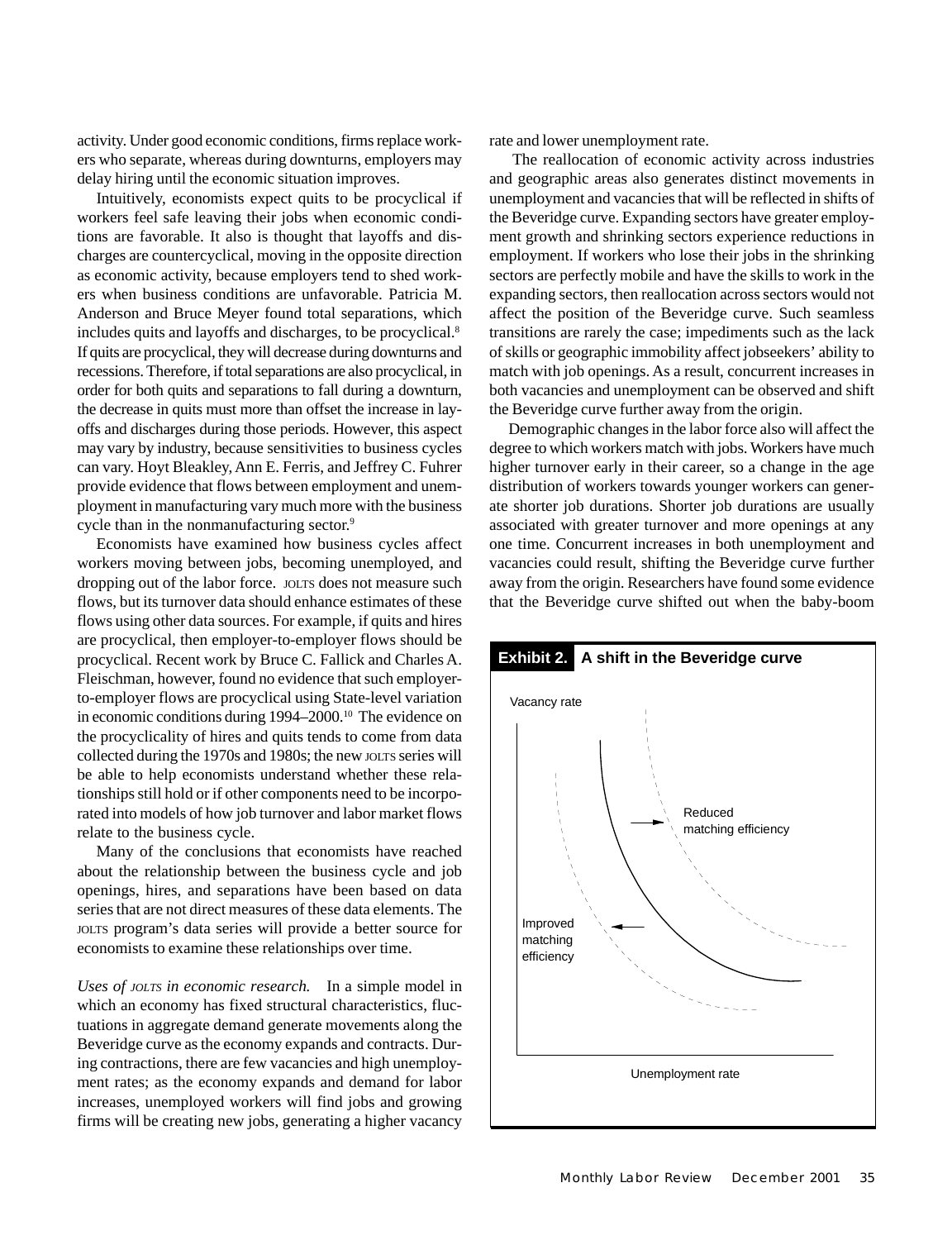generation entered the labor market and shifted the distribution of the labor force towards younger workers. An anticipated question that economists may be able to examine with the JOLTS data is: What effect will the retirement of the babyboom generation have on the unemployment-vacancy locus? In addition, the entry of their children into the labor force is also likely to be currently affecting the age distribution of the work force and possibly shifting the Beveridge curve as well.

Others have noted how changes in family structure, work disincentives, and changes in recruiting practices on the part of employers can influence the number of vacancies relative to unemployment.<sup>11</sup> In addition, the increase in the flow of information on job openings, made possible by electronic communication and the Internet, may reduce both structural and frictional unemployment, reduce the duration of job vacancies, and thus shift the Beveridge curve inwards. Such questions cannot be directly examined using the JOLTS data, but its job openings, hires, and separations data could be combined with other microdata to investigate such questions.

Aggregate demand shocks, changes in the distribution of jobs across industries and regions, shifts in the demographic characteristics of the work force, and other changes in the way labor markets operate all can affect the combination of job openings and unemployment that are observed at any one time. Economists are interested in the extent to which each of these factors matter, as well as how long their impact persists. Several researchers used the job vacancy series from the 1970s to estimate the relative importance of each of these on the movement of unemployment and job openings.

In looking at the evidence using earlier vacancy data series, researchers find that aggregate demand shocks generate larger short-run movements in the vacancy-unemployment relationship than reallocation or changes in labor supply.12 The impact of aggregate demand does not persist in the long run, while the effects of changes in the labor force composition and increases in the intensity of reallocation do.

A number of authors have found that the Beveridge curve shifted out in the 1970s and 1980s. Changes in the composition of the labor force appear to have played at least a small part in this shift.<sup>13</sup> Reallocation of jobs across industries has played a role, but these are not entirely of a consistent timing and magnitude to explain the remainder of the shifts between the 1970s and 1990s. One study provides evidence that increased geographic dispersion of job creation and destruction are more consistent with the shifts; all the researchers cite additional factors that also were likely to have affected matching and shifted the Beveridge curve.<sup>14</sup>

JOLTS will be the first data series in which macroeconomic analyses can be performed without constructing at least one, if not more, of the main components of these models from proxies based on manufacturing data. The studies from the 1980s had to rely on relationships between employment changes, job openings, quits and layoffs constructed from turnover, and vacancy data collected in 1981 and earlier, all of which were limited to the manufacturing industry. In addition, these relationships were used in conjunction with household data to approximate the number of persons moving from one employer to another to generate measures of job separations and hires that did not come from nonemployment. These constructed series on vacancies, quits, and hires seemed to fit labor market data well through the 1980s.<sup>15</sup> However, several changes in the labor market over the past 30 years, including the shift in the concentration of jobs from manufacturing to services and changes in the way workers match with job openings, limit the extent to which one can hope to "update" these earlier series. Moreover, it is always preferable to have direct measures of a model's components rather than having to construct some components. The hires series from JOLTS will provide data on the number of workers who match with jobs during each month. The separations series and breakouts of quits, layoffs and discharges, and other separations will provide the necessary turnover data and job openings will provide a direct measure of vacancies for these models.

The JOLTS data also will enhance economists' understanding of matching models—the process by which employed and unemployed jobseekers match with available jobs. The hires series provides a monthly estimate of the number of such matches, and the job openings series provides a measure of the number of unfilled jobs. In analyses to date, economists have had to rely on less than ideal measures of these two critical elements. Often, exits from nonemployment were used to proxy for job matches even though recent evidence indicates that a substantial number of workers go from one job to the next without a spell of nonemployment. Also, these models have had to rely on proxies for a vacancy series or gross employment changes to control for labor demand. The proxies for vacancies and job matches have been sufficient for certain analyses, but their being imperfect measures of the true values can confound testing of other hypotheses.

An example of how measurement error interferes with analyzing matching models can be seen in economists' examination of the effect that increasing the number of jobseekers has on the rate at which vacancies are filled. Some models imply that at the aggregate level, the matching function should exhibit constant returns to scale—that is, the overall match rate will equal the sum of the probabilities that any given jobseeker and firm will match. In regression models that estimate the elasticity of job matches or new hires with respect to vacancies and unemployment, constant returns to scale implies that the elasticity of matches with respect to vacancies and the elasticity of matches with respect to unemployment should sum to one. Other models suggest that there might be increasing returns to scale in the matching function—that is, the total number of matches will increase by more than the amount